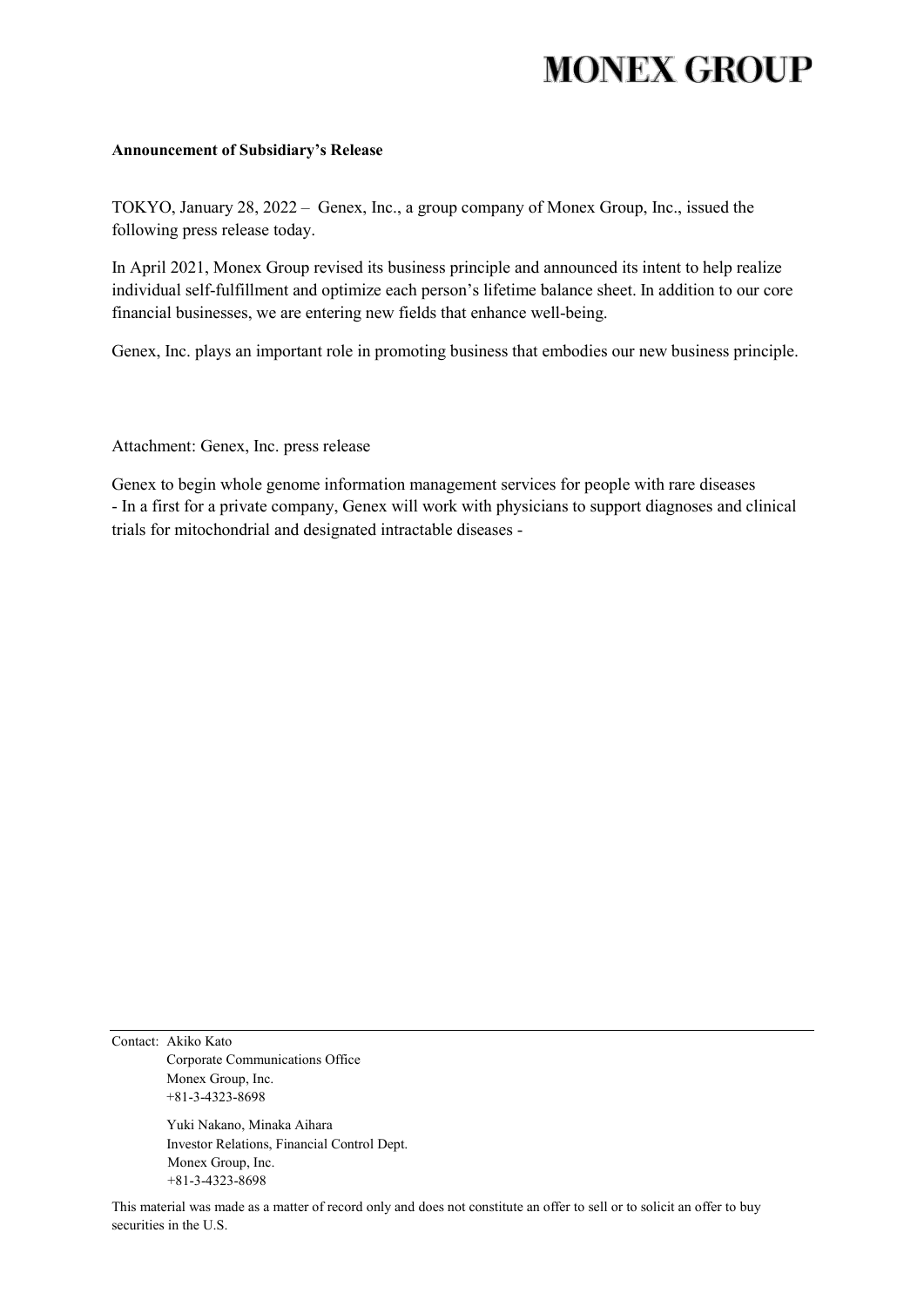FOR IMMEDIATE RELEASE:

# **Genex to Begin Trusted Whole-Genome Information Management Services for People with Rare Diseases, in a First for a Private Company in Japan**

- Being a patient-initiated genomic data custodian, Genex will work with physicians to support diagnoses and clinical trials for mitochondrial disease -

TOKYO, January 28, 2022 – GENEX, Inc. (headquarters: Tokyo; Representative Director and President: YAGI Ken; hereinafter, Genex) is pleased to announce that it is participating in joint research on the pathology and development of treatments for mitochondrial disease\*<sup>1</sup>, a designated Nanbyo (rare intractable diseases), and has begun a model business operation that acquires and manages whole genome information<sup>\*2</sup> on behalf of patients in January 2022.

With permission from the multi-institutional joint research project with Saitama Medical University, Chiba Children's Hospital and Juntendo University, Genex will serve as a custodian of whole genome information using a highly secure system. This is the first time a private company in Japan that is neither a medical nor an academic research institution will store and manage whole genome information on behalf of patients.\* Genex aims to help create a sustainable ecosystem where patients and the public are more involved; affected individuals are empowered to provide information that can contribute to others and the greater society, and in return they receive offers to participate in clinical trials, access to expanded diagnostic and therapeutic options, and benefit from an enhanced quality of life. \*Based on a Genex survey as of January 11, 2022

# **Background**

Patients with rare diseases, such as designated intractable diseases, often spend years getting a definitive diagnosis and treatment protocol. On the other hand, as studies have progressed with detailed genomic information of individual patients, so has the understanding of mechanisms of rare diseases. While whole genome information is a resource that can provide definitive value to both the patient and others who suffer similar conditions, until now, there has been no system to acquire and manage whole genome information directly from patients in Japan.

# **Overview**

Genex began operations to acquire and manage whole genome information for patients suffering from mitochondrial diseases and to support physicians in diagnosis and improving patient recruitment in clinical trials. Prior to this, under the Ethical Guidelines for Human Life Sciences and Medical Research implemented on June 30, 2021, and following a review by the Institutional Review Board, Genex received permission to participate in a multi-institutional joint research project with Saitama Medical University, Chiba Children's Hospital and Juntendo University (principal investigator: Professor Akira Ohtake, Department of Pediatrics and Department of Clinical Genomics, Faculty of Medicine, Saitama Medical University). Genex is ready to obtain an electronic informed consent and a saliva sample from each patient. Whole genome information entrusted to Genex by the patients is securely protected in our Personal Data Bank (PDBank)<sup>TM \*3</sup> and safely managed for use in accordance with each individual's consent status.

Genex acquires whole genome information from mitochondrial disease patients 16 and over who have provided or will provide consent. With this information, it issues test reports and conducts other activities to translate its findings into clinical settings. In addition, as part of the joint research project, this whole genome information is being combined with medical records and other information gathered for over 15 years by the research institutions in the hopes to produce new findings and results.